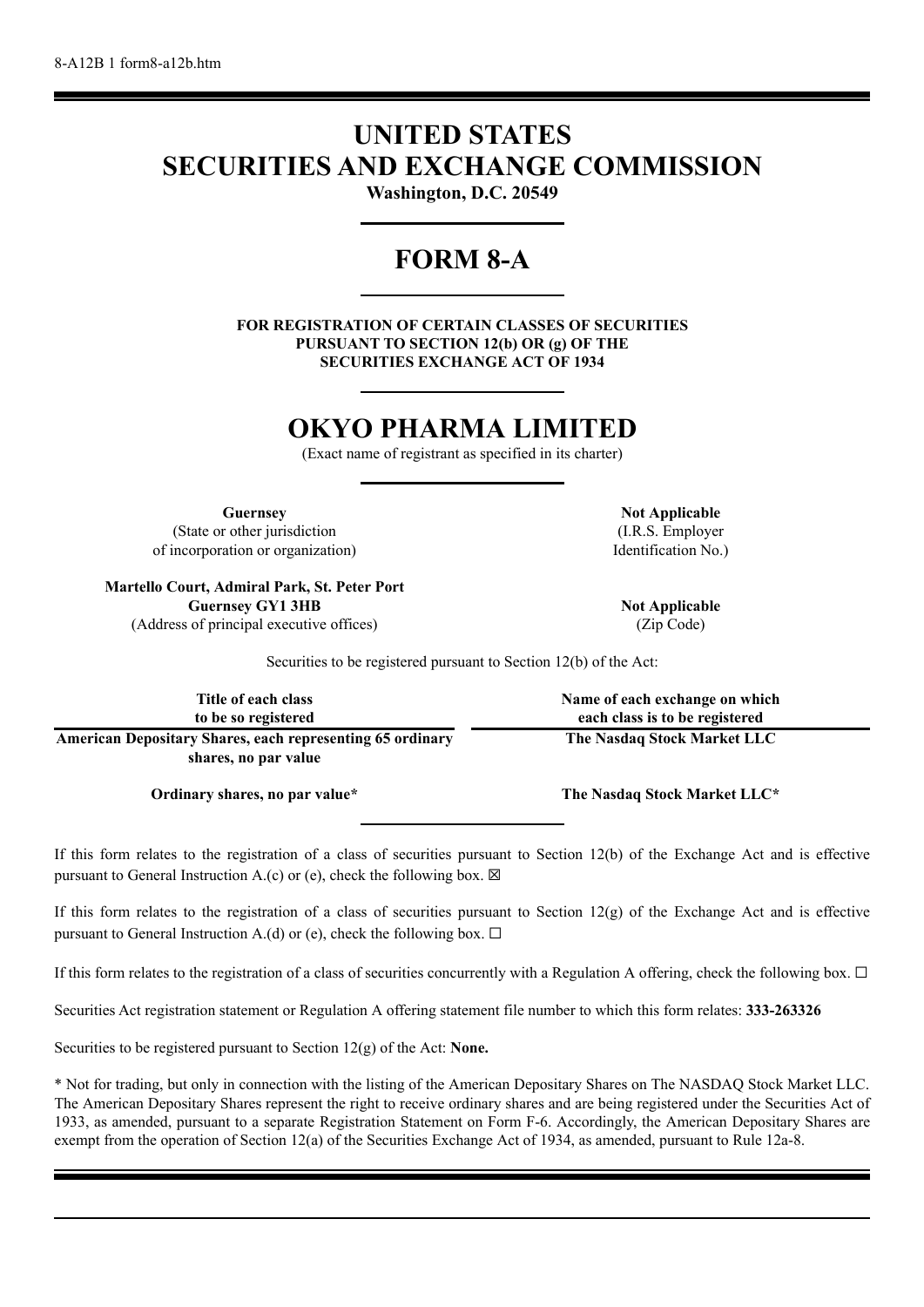### **INFORMATION REQUIRED IN REGISTRATION STATEMENT**

#### **Item 1. Description of Registrant's Securities to be Registered.**

OKYO Pharma Limited (the "Company") hereby incorporates by reference (a) the description of its ordinary shares, no par value, contained under the heading "*Description of Share Capital and Memorandum and Articles of Incorporation,*" (b) the description of its American Depositary Shares, each representing 65 ordinary shares, no par value, contained under the heading "*Description of the American Depositary Shares*" and (c) the information set forth under the heading "*Certain U.S. and Guernsey Tax Considerations,*" in each case, in the Company's Registration Statement on Form F-1 (333-263326), as originally filed with the Securities and Exchange Commission on March 4, 2022, as amended from time to time (the "Registration Statement"). In addition, all of the above-referenced descriptions included in any prospectus forming a part of the Registration Statement subsequently filed with the Commission pursuant to Rule 424(b) under the Securities Act of 1933, shall be deemed to be incorporated by reference herein.

#### **Item 2. Exhibits.**

In accordance with the "Instructions as to Exhibits" with respect to Form 8-A, no exhibits are required to be filed as part of this registration statement because no other securities of the Registrant are registered on The Nasdaq Stock Market LLC and the securities registered hereby are not being registered pursuant to Section  $12(g)$  of the Securities Exchange Act of 1934, as amended.

-2-